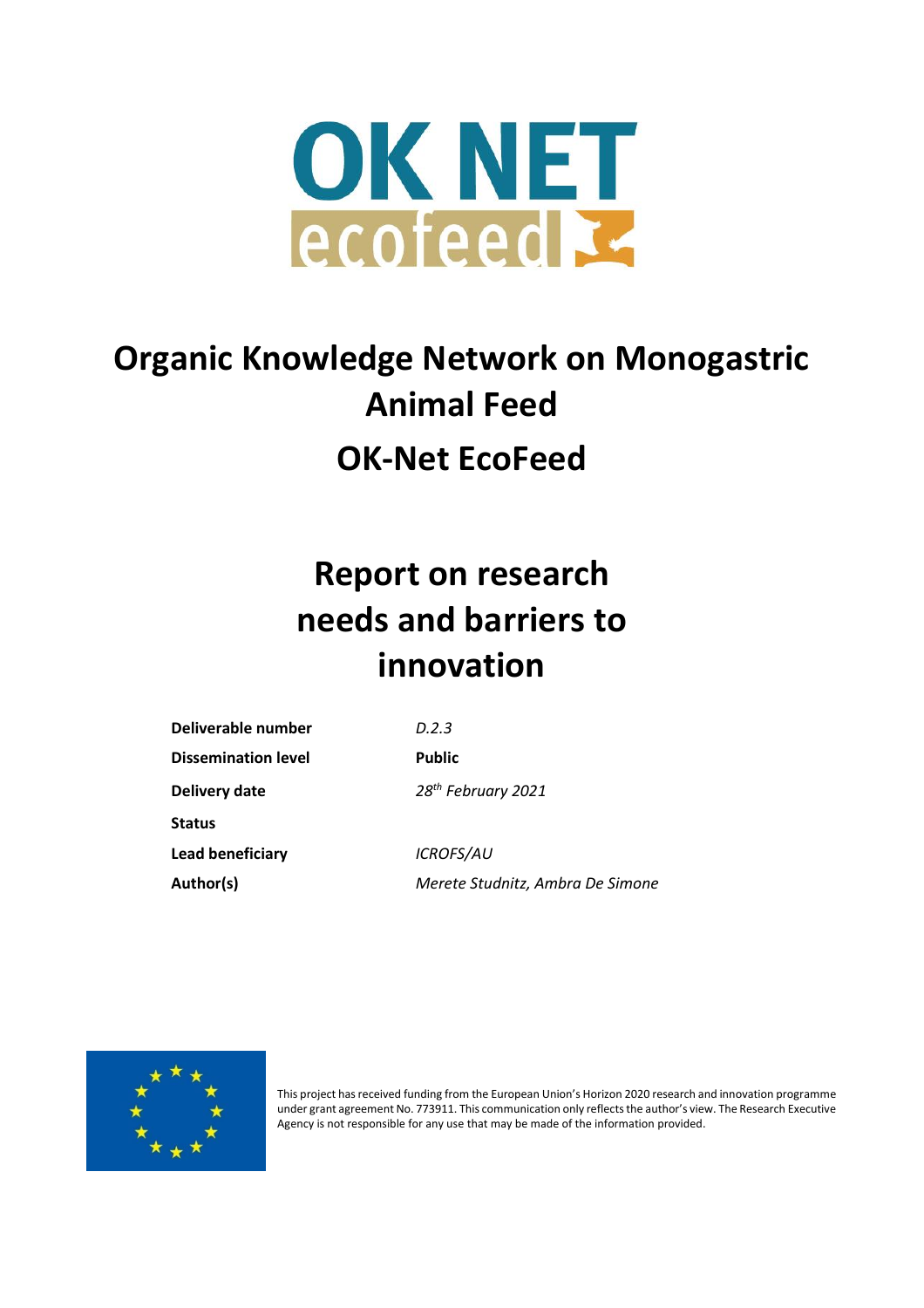# <span id="page-1-0"></span>**Document Versions**

| <b>Version</b> | Date                          | <b>Contributor</b>                                                                 | <b>Summary of Changes</b> |
|----------------|-------------------------------|------------------------------------------------------------------------------------|---------------------------|
| 0.1            | 29/01/21                      | Merete Studnitz                                                                    | First draft               |
| 0.2            | 12/02/21                      | Merete Studnitz,<br>project meeting, test<br>reports, Andi, Lindsay,<br>Sanna, Leo | $2nd$ draft               |
| 0.3            | 24/02/21                      | Janne Krabsen                                                                      | Secretary revision        |
| 0.4            | 24/02/2021                    | Ambra De Simone,<br>Maria Wivstad,<br>Magdalena Åkerfeldt                          | Revision                  |
| 0.5            | 05/03/2021                    | Merete Studnitz, Janne<br>Krabsen, Jakob<br>Sehested                               | Revision                  |
| 0.6            | 08/03/2021                    | Ambra De Simone                                                                    | Revision                  |
| 0.7            | 18/03/2021                    | Merete Studnitz                                                                    | Revision                  |
| 1.0            | 22/03/2021<br>Ambra De Simone |                                                                                    | Final                     |

This deliverable contains original unpublished work except where clearly indicated otherwise. Acknowledgement of previously published material and of the work of others has been made through appropriate citation, quotation or both.

Any enquiries regarding this report should be sent to Merete Studnitz, e-mail: [merete.studnitz@icrofs.org](mailto:merete.studnitz@icrofs.org) 

The report should be cited as:

Studnitz, Merete, 2021.

Report on research needs and barriers to innovation. OK-Net EcoFeed. H2020-project. The report will be soon published on the Organic eprints [open access archive.](http://orgprints.org/39509/)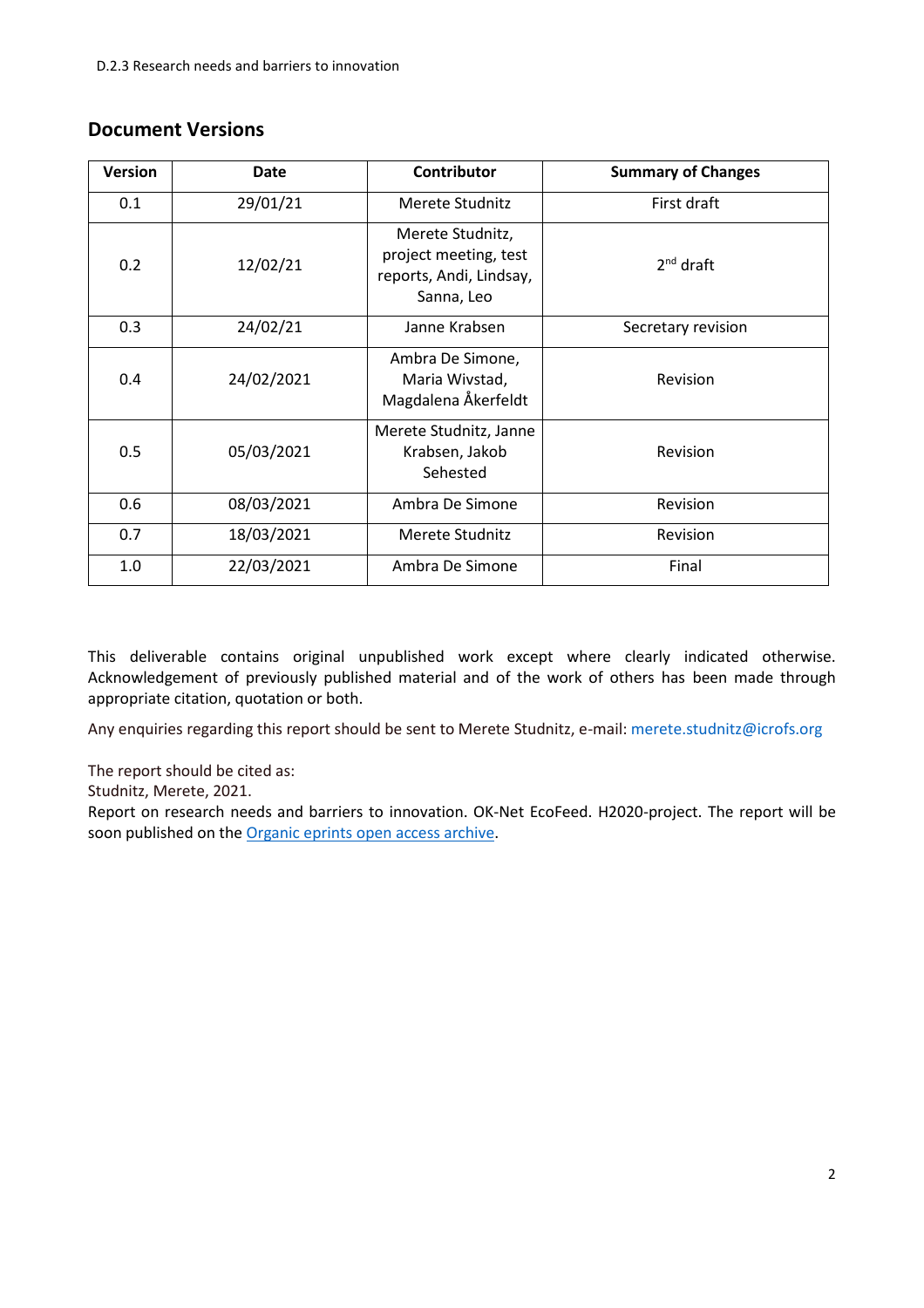## **Executive summary**

This deliverable is part of the Horizon 2020 project – OK-Net EcoFeed. The overall aim of OK-Net EcoFeed is to support farmers, breeders and the organic feed processing industry in achieving the goal of 100% use of organic and regional feed for monogastrics, in particular for pigs, broilers, laying hens and parents of broilers and laying hens. The aim of WP2 – 'Collection of knowledge and best practices´ is to collect research and innovations information relevant for organic and regional feed for monogastrics and to identify knowledge gaps and areas, where knowledge exists but is not yet ready to be implemented. This deliverable D2.3 "Report on research needs and barriers to innovation" synthesises the results of the OK-Net EcoFeed project for future implementation of 100% used of organic and regionally produced feed in monogastrics. Furthermore, it provides recommendations for a better targeted research and innovation agenda. The research needs and barriers to innovation are extracted and analysed from the D2.2 "Knowledge

synthesis of feed production", the D2.1 "Advisors' knowledge mapping exercise", input from the Innovation Groups and Thematic Groups (WP3), the discussion forum on the knowledge platform (WP5-Task 5.3), and reports from the OK-Net EcoFeed practical testing in the Innovation Groups (WP3-Task 3.3).

Recommendations to formulate a better targeted research and innovation agenda proposed in this report point out the need of applying a holistic approach, stakeholder including approach, regionally based solutions and longer lasting experiments.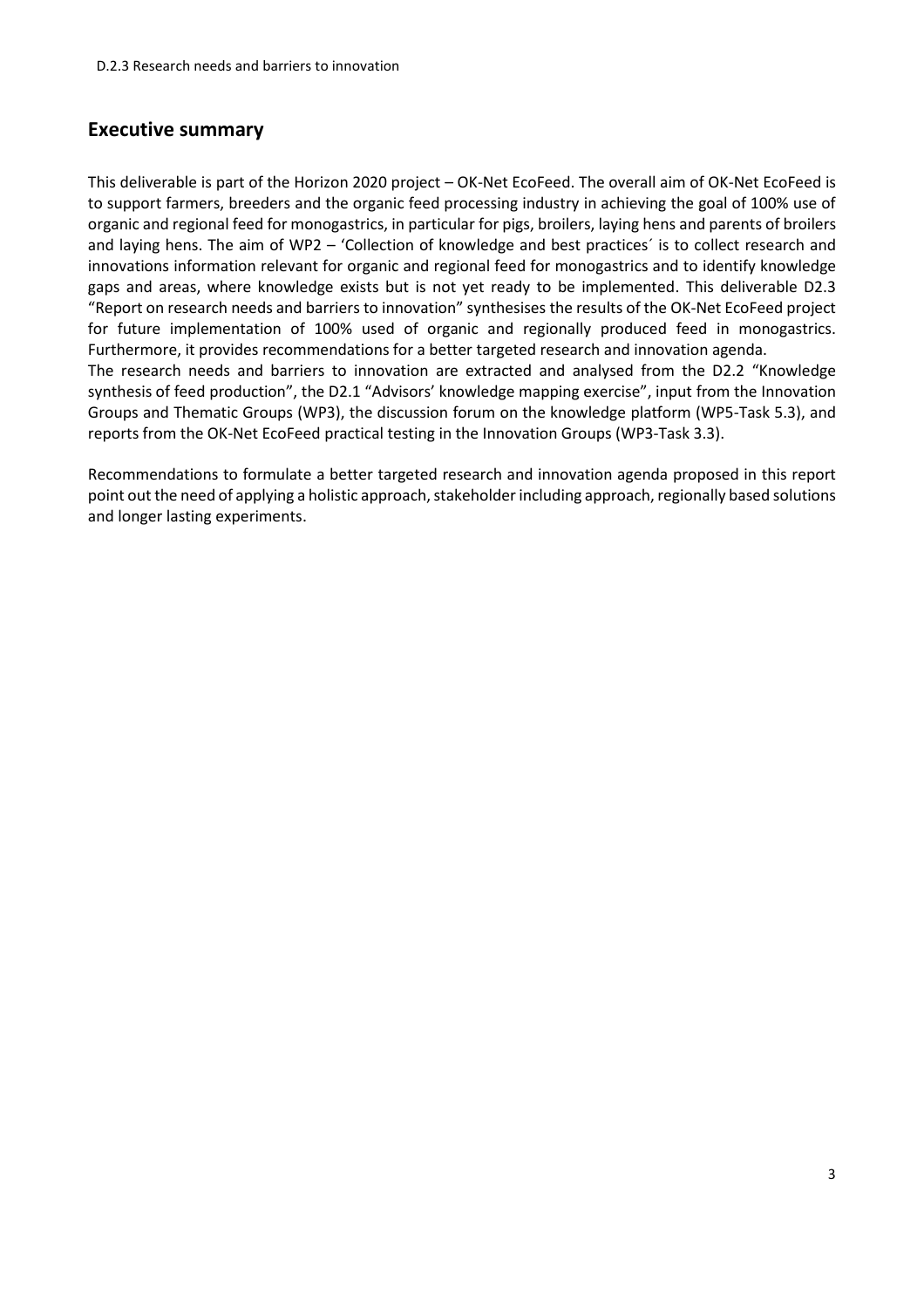# **Table of contents**

| III. The methodology: Gathering information on research needs and barriers to innovation 6               |  |
|----------------------------------------------------------------------------------------------------------|--|
| IV. Research needs and barriers to innovation: recommendations for a better targeted and shared research |  |
|                                                                                                          |  |
|                                                                                                          |  |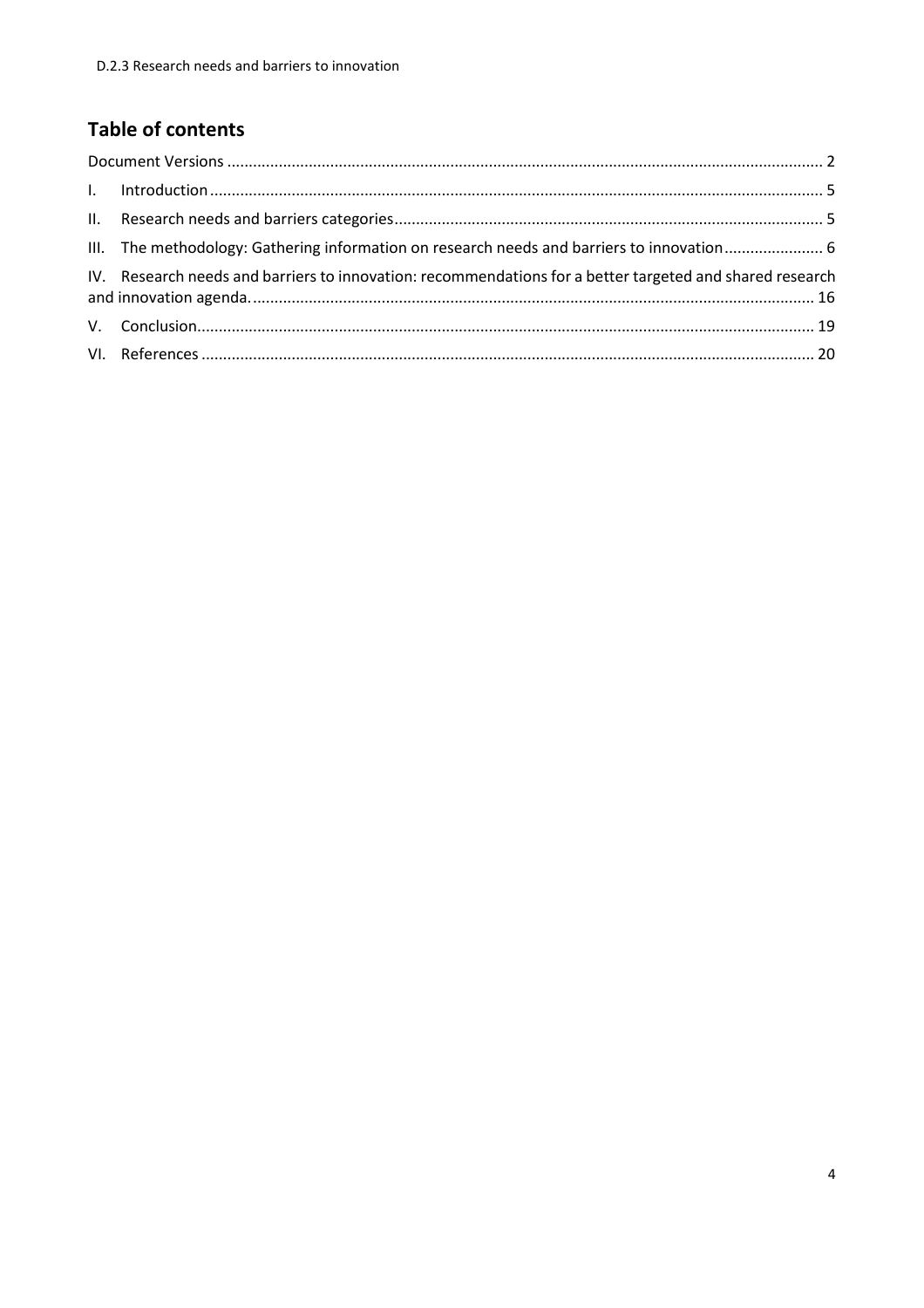## <span id="page-4-0"></span>**I. Introduction**

The present deliverable D2.3 "Report on research needs and barriers to innovation" is part of the 3-year OK-Net EcoFeed with the goal to achieve the 100% use of organic and regional feed for monogastrics. The report on research needs and barriers to innovation is led by AU/ICROFS and supported by ORC, AIAB, FiBL, SLU/EPOK and ITAB. It presents the results and outcomes of the OK-Net EcoFeed project recommending research and solutions be considered in future studies and European multi - actor projects can be used for a better targeted research and innovation agenda.

In this document "Research needs" are defined as: "needs for (qualitative or quantitative) scientific studies on specific topics or themes to propose solutions to problems/challenges identified within OK-Net EcoFeed" while "Barriers to innovation" are those "obstacles identified within OK-Net EcoFeed when striving to implement innovative tools or management to feed monogastrics 100% organic and regionally. Barriers can be legislative, (infra)structural, practical or economical."

The D2.3 considers the knowledge gaps identified at the start of the project, common themes of potential challenges and solutions indicated by the Innovation Groups as well as the discussion forum on the Organic Farm Knowledge and results of the practical testing in the Innovation Groups. Furthermore, the recommendations in this report reflect what organic farmers, advisors and the feed industry have experienced as research needs and barriers to innovation in their daily work combined with needs and barriers discovered by researchers. The recommendations target people working in the area of 100% organic and regionally grown feed for monogastrics.

# <span id="page-4-1"></span>**II. Research needs and barriers categories**

Over the course of the OK-Net EcoFeed project, it was identified a variety of topics where further scientific studies are needed to propose new solutions to problems or challenges in organic feed production for monogastrics. For simplicity, the topics were grouped in the following research needs categories:

- 1. **Amino acids** research on analysing the content, availability and digestibility of amino acids in new feed ingredients.
- 2. **Animals** research on breeds that are better suited to the organic production systems with longer lifetime and more foraging, like slow-growing breeds, dual-purpose breeds and breeds with more expressed natural foraging behaviour.
- 3. **Crops, side streams and residues** research to estimate the nutritional value and digestibility of new feedstuffs and to propose the optimal mix of different crops and different mixtures for silage and research on animal health, welfare and performance when fed new feedstuffs. Research to improve the quality of existing feed sources through plant breeding. Research to develop appropriate technique and equipment for seeding of e.g. turnips. Research to develop technology to analyse the nutritional value of locally produced feed.
- 4. **New protein sources for monogastric animals** research on the extent to which starfish and green protein can be included in the diet for monogastrics. Research to improve the quality, environmental and economic sustainability of the processing of mussel meal and green protein. Research on efficiency, emissions, and energy input concerning the type of diet that insects are reared on.
- 5. **Antinutritional factor** (ANF) research on the development of on-farm analyses of ANF. Research on how to treat ANF e.g. heating time and temperature.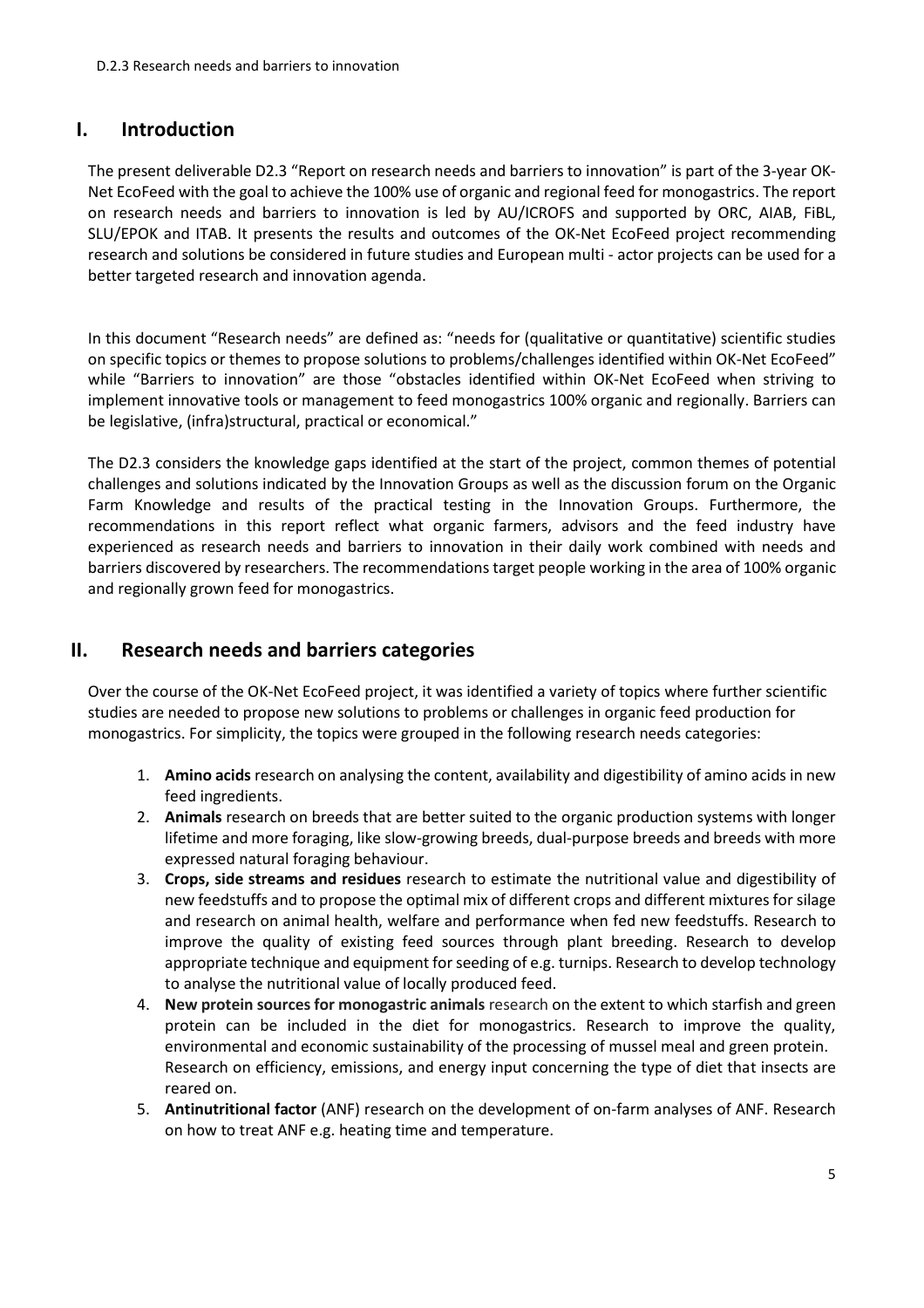- 6. **Technology and infrastructure** to utilise the feed more efficiently, research to develop small-scale on-farm equipment for post-harvest technologies, develop automatic distributors for silage, develop a technique for identifying heat damages in soya bean when processing is carried out locally.
- 7. **Foraging and management** research to explore regional possibilities for combinations of breeds, feeding and foraging strategies and management.

Furthermore, the following five categories of barriers to innovation:

- 1. **Legislative, consumers and ethical barriers:** Some bottlenecks need to be discussed and if possible solved when new feedstuffs should be included in organic diets for monogastrics: Legislation, consumers perception of organically products, and in the bigger picture moving towards more climate-friendly and sustainable agriculture the discussion on land use for feed, food or freedom from production needs to be addressed.
- 2. **Economical barriers:** The feeding cost will increase when changing to 100% organic and regionally produced feed. Decisions need to be made to adapt to increased cost.
- 3. **Structural and infrastructural barriers:** New feedstuffs might not work with the existing feeding system. The whole supply chain needs inspection and possible adjustments.
- 4. **Practical barriers:** When feeding new feedstuffs the animals need to get acquainted with the feed and the farmers must learn how to handle the feed.
- 5. **Availability and cost of protein sources:** One step is to investigate possibilities and solutions another step is to prioritise the solutions. Therefore, discussions on the availability and cost of protein sources would support the change to 100% organic and regionally produced feed for monogastrics. Some of the questions to ask are: How much organic protein can be produced in Europe? To which degree can new sources of protein substitute imported soya and will it be payable?

# <span id="page-5-0"></span>**III. The methodology: Gathering information on research needs and barriers to innovation**

Throughout the 3-year OK-Net EcoFeed project, data and information were gathered to define the research needs and barriers to innovation as well as propose recommendations for a better research and innovation agenda. These include:

- 1. Innovation Groups inputs
- 2. Knowledge synthesis of feed production
- 3. A scientific review on alternative protein sources
- 4. Discussion forum on the Organic Farm Knowledge Platform
- 5. Results of testing in Innovation Groups

#### **III.1 Innovation Groups inputs**

During the second year of OK-Net EcoFeed, data from the Innovation Groups such as type and number of animals, farm size, people employed, were collected to gain an understanding of relevant context factors, particular challenges faced by group members and solutions to feeding regional organic feed. Additionally, knowledge and information sources preferably used by practitioners were also considered. Knowledge from the Innovation Groups was gathered through interviews, using a purpose-designed common framework, and Innovation Group meetings with 100 members attending across 10 Innovation Groups in 8 European countries.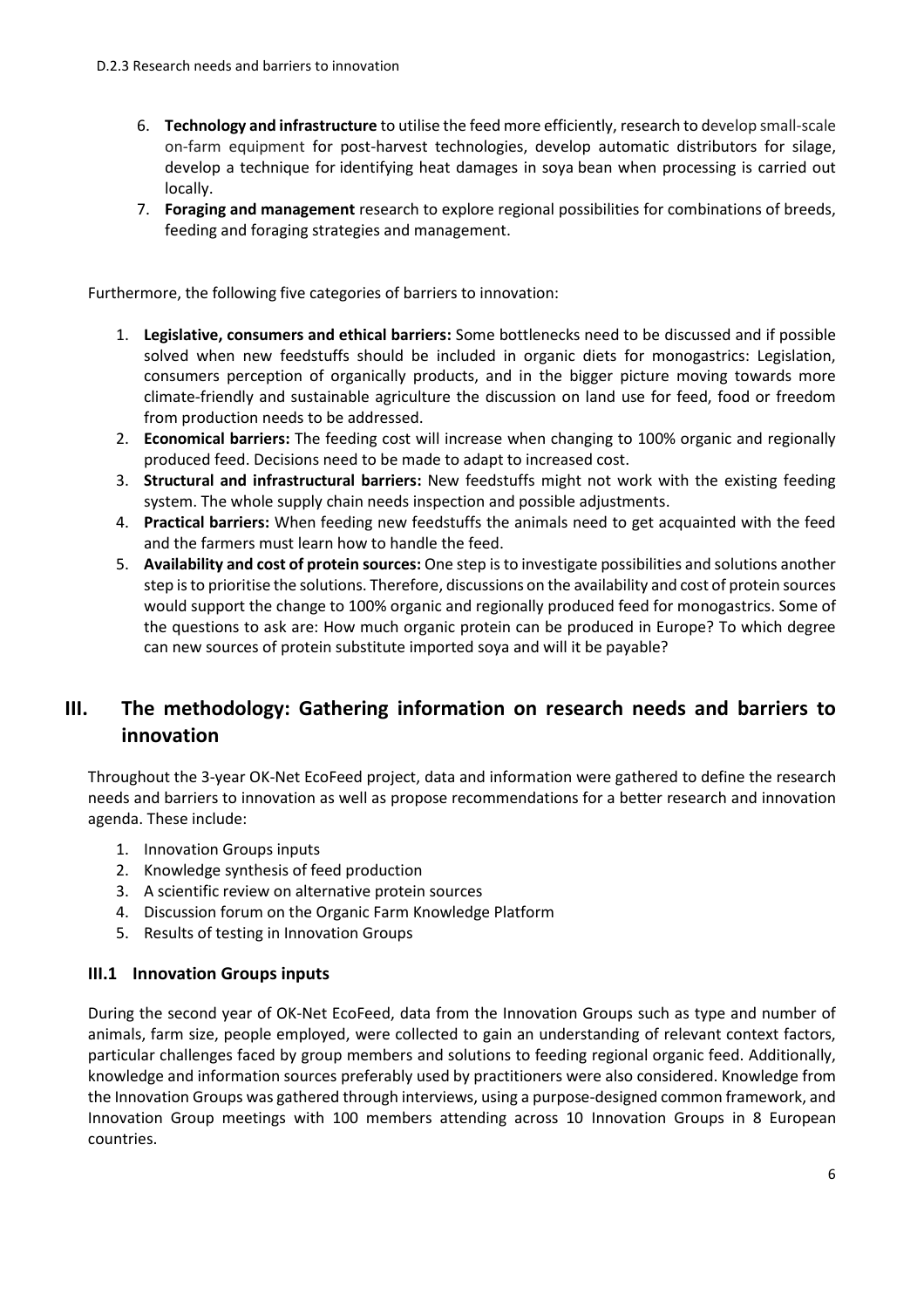Farmers joining the Innovation Groups come from diverse systems with context-specific and environmental factors influencing the availability of 100% organic and regional feed for their pig and poultry systems. These include the centralised storage systems for animal feed in Italy, the absence of organic feed companies in Serbia and Scotland and climatic factors inhibiting the growing of high-quality protein sources. Nevertheless, some common themes of potential challenges and solutions emerged from the meetings. These are summarised below:

|    | <b>Challenges</b>                                                               | <b>Solutions</b> |                                                                                                                                                                                                |  |
|----|---------------------------------------------------------------------------------|------------------|------------------------------------------------------------------------------------------------------------------------------------------------------------------------------------------------|--|
| 1. | Understanding the needs of animals at different<br>life stages                  | a)<br>b)<br>C)   | Produce a handbook of requirements for each<br>life stage<br>Identify breeds or lines of breeds that do better<br>under organic regimes<br>Improve management of amino acid/protein<br>balance |  |
| 2. | Understanding protein availability in all current<br>and potential feed sources | a)<br>b)         | Knowledge of process, storage and feeds and<br>industry involvement<br>More efficient use of existing feeds more $-$<br>toasting, sprouting, etc.,                                             |  |
|    |                                                                                 | C)               | Improving the quality of existing feed sources<br>through plant breeding                                                                                                                       |  |
| 3. | feeds<br>(including)<br>Innovative<br>insects,<br>by-<br>products, fishmeal)    | a)               | Additives or supplements that improve the<br>performance of existing feeds - Determine the<br>availability, improved required infrastructure,<br>legal status and moral acceptability          |  |

## **III.2 Knowledge synthesis of feed production**

To contribute to the goal of 100% use of organic and regional feed for monogastrics, the Innovation Groups identified the knowledge and innovations needed to overcome obstacles related to organic monogastrics feeding. Based on common themes mentioned above, the knowledge synthesis "Feeding monogastrics 100% organic and regionally produced feed" aimed to describe:

- the protein needs for organic monogastric animals (pigs, layers and broilers), including different breeds and rearing conditions
- different protein feed resources, mostly new or not commonly used protein sources, their nutrient content, production prerequisites, and their potential feeding value
- small-scale, on-farm equipment for feed processing
- different feeding strategies.

The knowledge synthesis enabled participants in Innovation Groups and Thematic Groups to choose feed materials, feeding strategies, breeds and small-scale on-farm equipment for testing when aiming at 100% organic and regionally produced feed for monogastrics.

In the knowledge synthesis, it is concluded that when feeding pigs and poultry 100% organic and regionally produced feed, getting enough protein and specific amino acids is a challenge. There are two ways to go and they can be combined. One is to utilize by-products, for example, waste from various productions, and explore new protein sources e.g. marine products or to refine already known products such as grass. Also, the development of small-scale on-farm equipment to refine locally produced raw materials is an option. The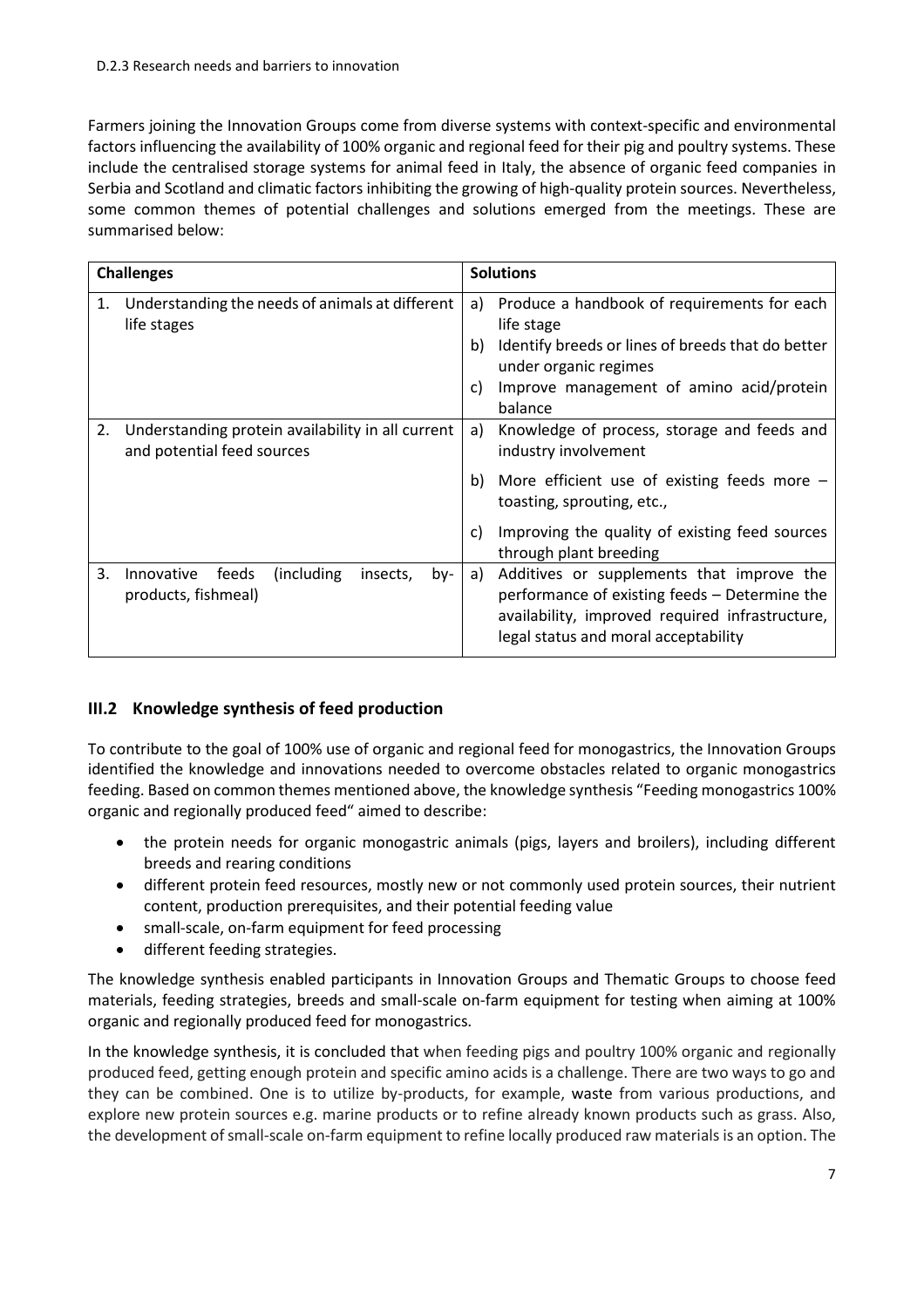other way is to feed the animals less intensively and for this feeding strategy, slow-growing breeds fit better. Some slow-growing breeds are already known, some are rediscovered old breeds. The challenge with the slow-growing and less-yielding breeds is that the productivity is getting smaller and either the farmer will earn less or the prices of eggs and meat will increase. However, the possibilities for combinations of regionally grown feed, low-yielding breeds with different feeding strategies are many and they need to be explored. Finally, the knowledge synthesis identified new research needs on:

- nutritional requirements of alternative breeds. Precise nutrient recommendations for organically produced pigs and poultry do not exist.
- nutritional value of new protein sources for monogastric animals
- various combinations of breeds, grazing and supplemental feed.

## **III.3 A scientific review on alternative protein sources**

To follow up on the knowledge synthesis of feed production (D2.2) a review paper on new protein sources in Europe was published on 20<sup>th</sup> February 2021 in *[Sustainability](https://www.mdpi.com/2071-1050/13/4/2303/pdf)*. The title of the paper is: "The Potential of Locally-Sourced European Protein Sources for Organic Monogastric Production: A Review of Forage Crop Extracts, Seaweed, Starfish, Mussel, and Insects".

The review assessed opportunities and limitations of producing, processing, and using starfish (*Asterias rubens*), mussel (*Mytilus edilus)*, insects, green and brown seaweed, and forage crop extracts as ingredients in feed. Protein concentration and amino acid quality of the feed ingredients are evaluated to understand their substitution potential compared with protein-rich soya bean and fishmeal. Protein concentration and amino acid quality of the feed ingredients are evaluated to understand their substitution potential compared with protein-rich soya bean and fishmeal. Feedstuffs' effect on digestibility and animal performance is summarized.

Except for seaweed, all novel ingredients show potential to partly substitute fishmeal or soya bean fulfilling part of the protein requirement in organic monogastric production. However, improvements during production and processing can be made to enhance protein quality, the sustainability of the novel ingredients, and nutrient utilization of novel feed ingredients.

To move forward using these novel feed ingredients the following research needs are identified:

- For feeding **starfish** and **green protein**, more studies on which extent to they can be included in the diet for monogastrics in organic production are needed.
- Research to improve the quality, the environmental and economic sustainability of the processing of **mussel meal** and **green protein** is needed.
- If **insects** are to be used as a sustainable feed ingredient, more knowledge on efficiency, emissions, and energy input concerning the type of diet that insects are reared on is needed. Furthermore, legislation may be a bottleneck for the use of insect meal in organic diets for monogastrics.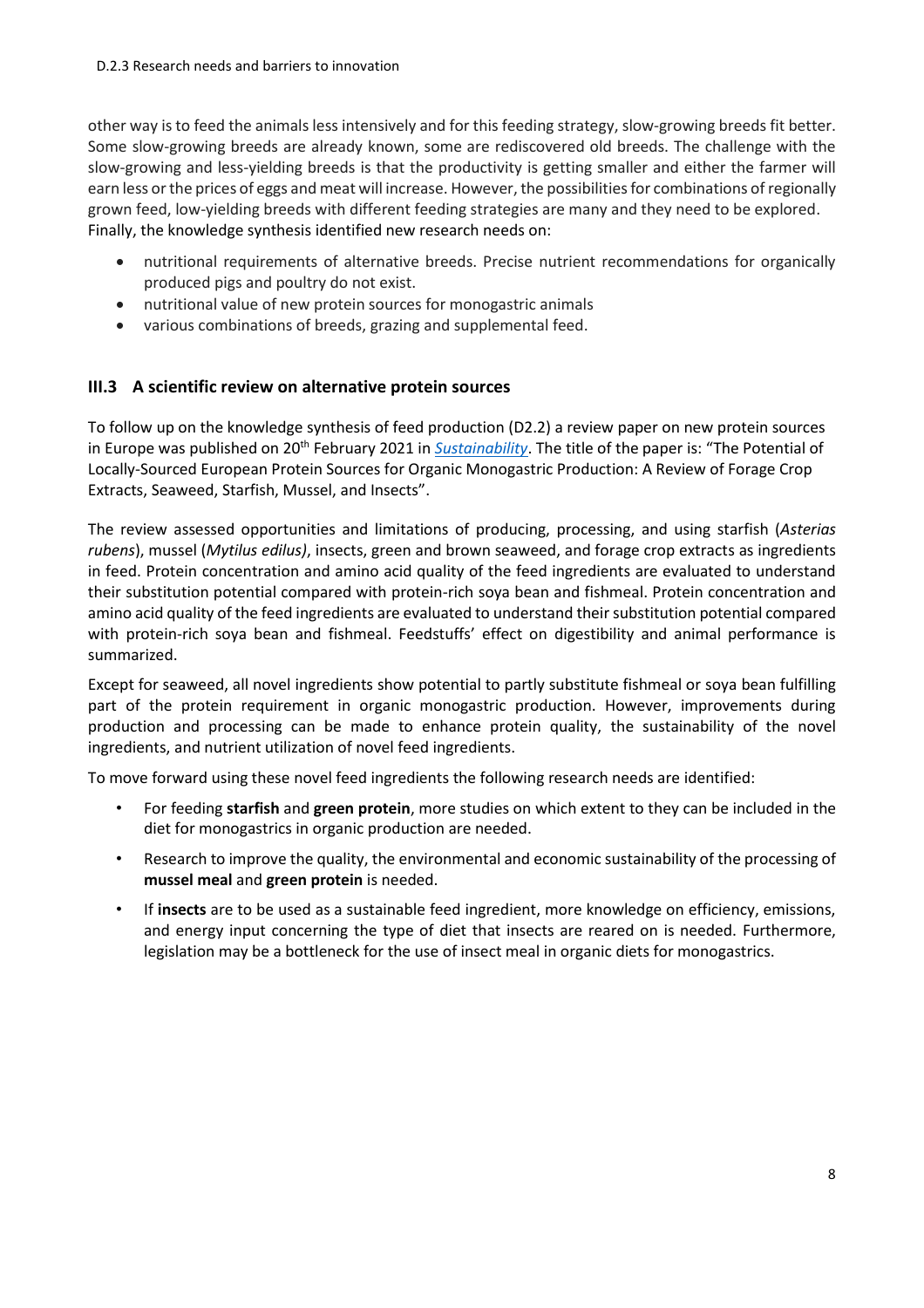### **III.4 Discussion forum on the Organic Farm Knowledge Platform**

Along with conducting the OK-Net EcoFeed project, the Organic Farm Knowledge Platform has been developed. One purpose of the platform is to provide a space for discussing knowledge gaps and barriers to innovation.

One aim of the platform was the technical maintenance and moderation of the discussion forum, which allows users to discuss their experiences with the practical application of the tools and end-user material stored in the toolbox. Therefore, fora for each of the three animal species addressed by the OK-Net EcoFeed project - pigs, broilers and laying hens - were set up. Additionally, any other specific theme that emerged as part of workshops during OK-Net EcoFeed was added to the fora.

Every tool has a built-in discussion option (Disqus) in the detailed view, where users of the platform can ask questions, suggest corrections or discuss with each other.

Should research needs and barriers to innovation be mentioned by the users of the platform, the idea is that the people responsible for the platform (the project partners of OK-Net EcoFeed or afterwards the members of the executive and editorial board) will collect the needs and barriers and pass them on to TP Organics where they can be incorporated in future calls.

As the platform has just recently been created it is not yet possible to gather knowledge gaps or barriers to innovation from the platform, however, the platform can be useful for these discussions in the future.

#### **III.5 Results of testings in Innovation Groups**

Innovation Groups within OK-Net EcoFeed have conducted several practical testing. To get the most possible out of the testing, the facilitator of each Innovation Group was asked to answer some questions regarding knowledge needs and barriers to innovation and barriers to innovation. The questions were:

- 1. Did any new knowledge needs appear?
- 2. Did any new barriers to innovation appear?

In [Table 1,](#page-10-0) all the tests are listed and the relative challenges and replies to questions regarding the specific knowledge needs and barriers to innovation are summarised. The challenges include the following categories:

- Processing
- Nutritional value
- Growing
- Feeding
- Ration planning

The specific research needs, and barriers of innovation are also summarised for each of the categories as in chapter [II](#page-4-1) and below:

#### **Research needs:**

- Amino acids
- Animals
- Crops, side streams and residues
- New protein sources for monogastric
- Research on efficiency, emissions, and energy input
- Antinutritional factor (ANF)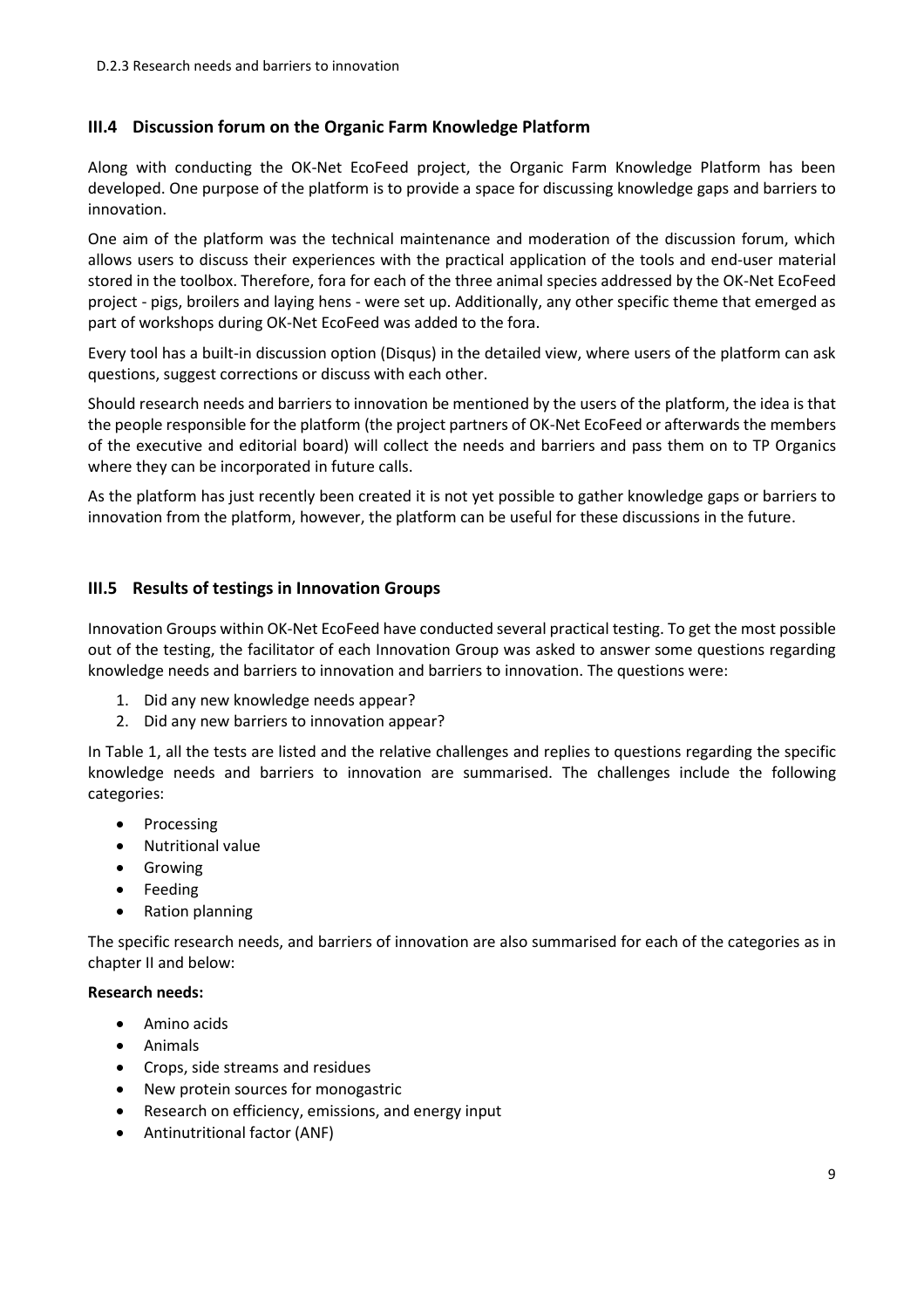D.2.3 Research needs and barriers to innovation

- Technology and infrastructure
- Foraging and management

#### **Barriers of innovation:**

- Legislative, consumers and ethical barriers
- Economical barriers
- Structural and infrastructural barriers
- Practical barriers
- Availability and cost of protein sources

It is important to be aware that most of the tests are done on one single farm or lab and without repetitions, which means that the results are not scientifically evident, but indications of how the tools tested worked.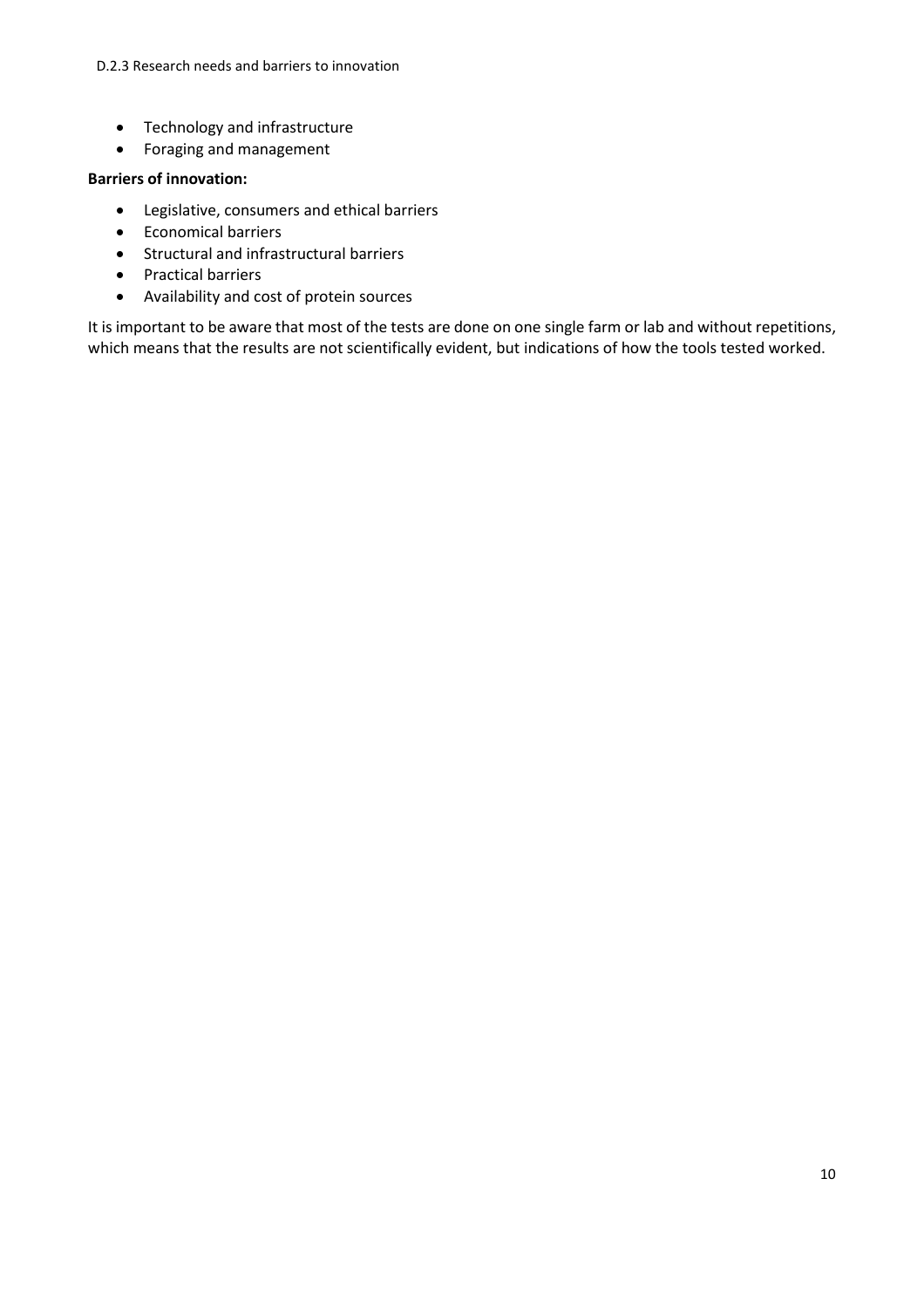<span id="page-10-0"></span>

|                | IG             | <b>Theme</b>           | <b>Headline</b>                                                                                    | Challenge                                         | <b>Research needs on:</b>                                                                                                                                                                                                                     | <b>Barriers to innovation</b>                                                                                                                                                    |
|----------------|----------------|------------------------|----------------------------------------------------------------------------------------------------|---------------------------------------------------|-----------------------------------------------------------------------------------------------------------------------------------------------------------------------------------------------------------------------------------------------|----------------------------------------------------------------------------------------------------------------------------------------------------------------------------------|
| $\mathbf{1}$   | SA             | Layers                 | The potential for sprouted<br>seeds to supply feed for<br>laying hens, UK                          | Processing<br><b>Nutritional value</b>            | <b>Antinutritional factor (ANF)</b><br>assessing toxins and<br>antinutritional factors (ANF) such<br>as tannins and phytates.<br>developing local tests for ANF                                                                               | A structural barrier:<br>New feedstuffs might not work with<br>existing feeding systems                                                                                          |
| $\overline{2}$ |                | <b>Broilers</b>        | The potential feed value of<br>grain tailings for poultry,<br>UK                                   | Nutritional value                                 | Crops, side streams and residues<br>the feed value of more different<br>weed seeds.                                                                                                                                                           | An environmental and practical barrier:<br>When feeding grain tailings, the risk of<br>weed spread can be an obstacle.                                                           |
| 3              |                | Pigs<br>and<br>poultry | The potential for<br>increasing the nutritional<br>value of beans for pig and<br>poultry diets, UK | Processing<br><b>Nutritional value</b>            | <b>Amino acids</b><br>heating time and temperature<br>necessary to treat trypsin<br>inhibitors.<br>the digestibility of toasted Faba<br>beans and animal performance.                                                                         | A structural barrier:<br>Supply chain support for Faba beans is<br>needed.<br>A practical - equipment barrier:<br>equipment for toasting are needed to be<br>available in the UK |
| $\overline{4}$ | <b>Bioland</b> | Layers                 | <b>Experiments on the</b><br>cultivation and feeding of<br>nettles, Germany                        | Growing<br>Processing<br><b>Nutritional value</b> | Crops, side streams and residues<br>feeding different duration and<br>content of nettles in ration to<br>chicks.                                                                                                                              | A legislative barrier:<br>Legislation on nettles as feed is needed.                                                                                                              |
| 5              |                | Layers                 | Test with laying hens for<br>feed preference in the<br>open-air area, Germany                      | Growing<br>Feeding<br><b>Nutritional value</b>    | <b>Foraging and management</b><br>estimating how forage contributes<br>to feeding free-range chickens,<br>and more specifically how<br>methionine-rich run-off<br>vegetation can be taken into<br>account in the feed ration for<br>chickens. | <b>NA</b>                                                                                                                                                                        |

*Table 1 An overview of research needs and barriers to innovation identified by the tests performed in OK-Net EcoFeed*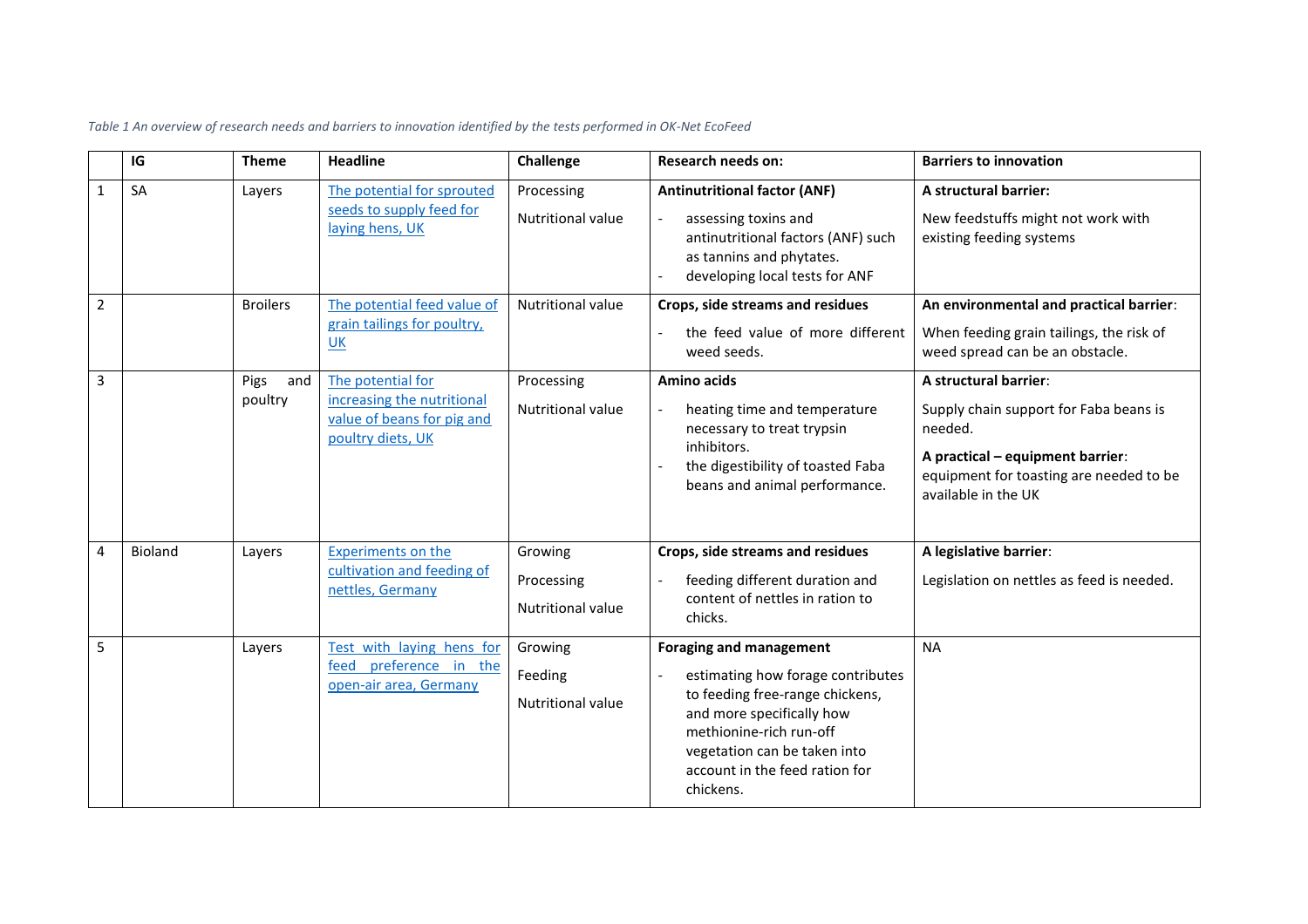|                | IG          | <b>Theme</b>    | <b>Headline</b>                                                                        | Challenge                  | <b>Research needs on:</b>                                                                                                                                                                                                                                                                                                      | <b>Barriers to innovation</b>                                                                                                                                                                                                                                                                                                                                          |
|----------------|-------------|-----------------|----------------------------------------------------------------------------------------|----------------------------|--------------------------------------------------------------------------------------------------------------------------------------------------------------------------------------------------------------------------------------------------------------------------------------------------------------------------------|------------------------------------------------------------------------------------------------------------------------------------------------------------------------------------------------------------------------------------------------------------------------------------------------------------------------------------------------------------------------|
| 6              | Ecovalia    | Pigs            | Silage with brewer's yeast                                                             | Processing                 |                                                                                                                                                                                                                                                                                                                                | A practical barrier:                                                                                                                                                                                                                                                                                                                                                   |
|                |             |                 | silage to Iberian growing<br>pigs, Spain                                               | Feeding                    |                                                                                                                                                                                                                                                                                                                                | Pigs need to learn to know the taste of<br>silage with brewers yeast to be willing to<br>eat a sufficient amount.                                                                                                                                                                                                                                                      |
| $\overline{7}$ | <b>ITAB</b> | Lavers          | 100% organic feedstuffs<br>for laying hens, France                                     | Feeding<br>Ration planning | Crops, side streams and residues &<br><b>Technology and infrastructure</b><br>availability of protein resource to<br>fulfil the demand for 100% organic<br>feeding for layers.<br>increasing cost with only locally<br>produced feed.                                                                                          | <b>Structural barriers:</b><br>Barriers like decisions on land use and<br>infrastructure need to be taken to make it<br>possible to produce enough organic<br>protein in France.<br>An economic barrier:<br>Increasing cost with only locally produced<br>feed.                                                                                                        |
| 8              |             | <b>Broilers</b> | Alternatives to soya bean<br>cake for finishing broilers,<br>France                    | Feeding<br>Ration planning | the quality of expeller pressed oil<br>from camelina, rapeseed and<br>sunflower produced directly at the<br>local farm<br>the cost of producing expeller<br>pressed oil from camelina,<br>rapeseed and sunflower on local<br>farms                                                                                             | A structural and economic barrier:<br>Availability and costs of new sources of<br>protein                                                                                                                                                                                                                                                                              |
| 9              |             | Pigs            | Foraging pigs -<br>contribution of protein-<br>rich fodder to finisher pigs,<br>France | Growing<br>Feeding         | Foraging and management & animals<br>the nutritional value of the<br>forages ingested by free-range<br>pigs<br>the direct effect of forages on<br>free-range pigs growth<br>the quantity of fodder consumed<br>by foraging pigs<br>pig genetics. Some breeds might<br>be more suitable for grazing and<br>foraging than others | Economics and ethical barriers: when<br>letting pigs forage:<br>How much can animals be rationed to<br>make the system economically<br>relevant?<br>How to remunerate this approach:<br>$\overline{\phantom{a}}$<br>evaluate the gustatory interest for<br>the consumer?<br>How can the waste of fodder be<br>$\overline{\phantom{a}}$<br>reduced as much as possible? |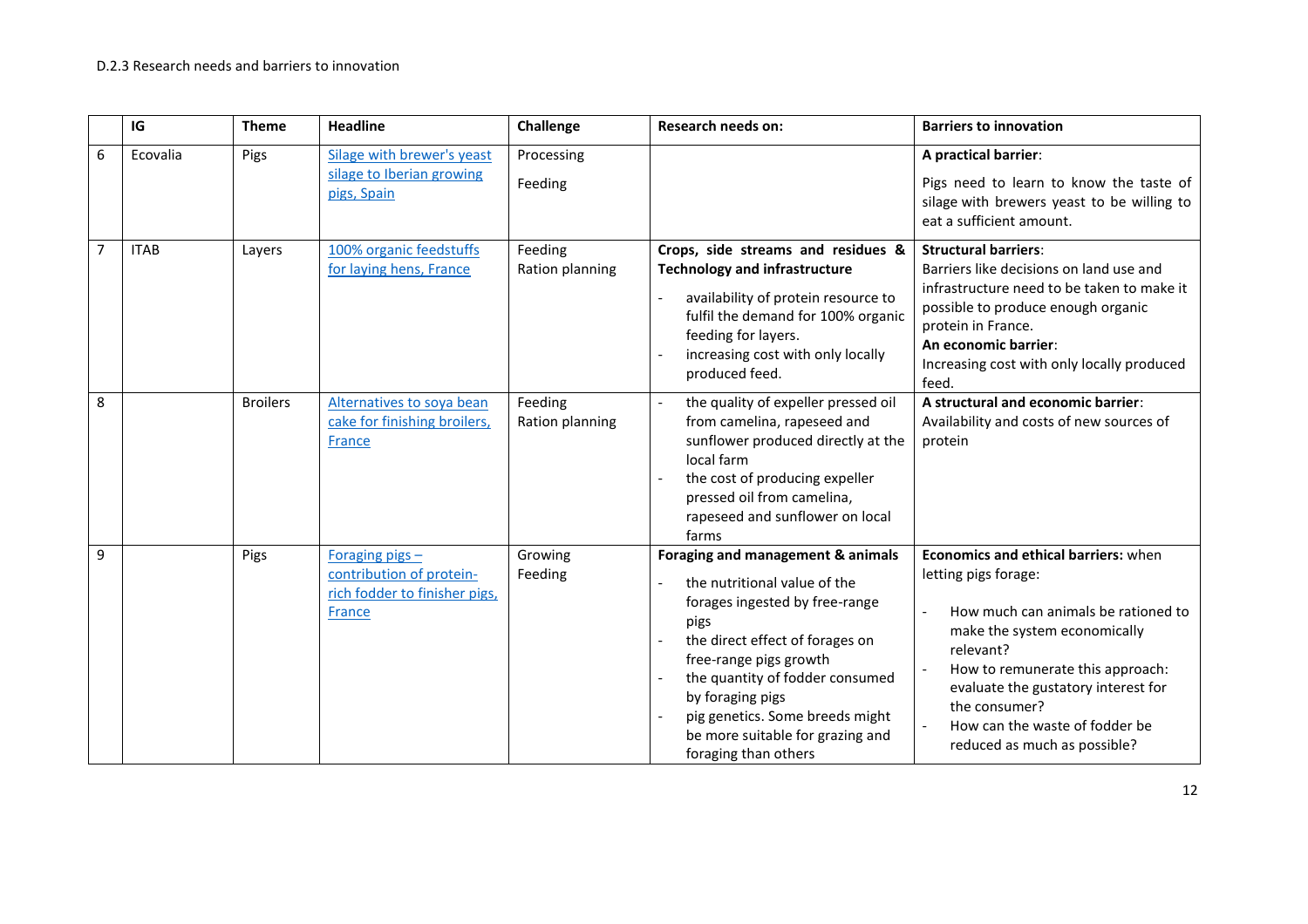|    | IG        | <b>Theme</b>    | <b>Headline</b>                                                                                          | Challenge                                  | <b>Research needs on:</b>                                                                                                                                                                                                                                                                          | <b>Barriers to innovation</b>                                                                                                                                                                                                           |
|----|-----------|-----------------|----------------------------------------------------------------------------------------------------------|--------------------------------------------|----------------------------------------------------------------------------------------------------------------------------------------------------------------------------------------------------------------------------------------------------------------------------------------------------|-----------------------------------------------------------------------------------------------------------------------------------------------------------------------------------------------------------------------------------------|
| 10 | AIAB      | Layers          | Cultivation<br>of<br>organic<br>camelina and use of the<br>cake for laying hens, Italy                   | Growing<br>Feeding                         | Ration planning & Technology and<br>infrastructure<br>possible inclusion of camelina in<br>the feed ration<br>Post-harvest technologies for<br>making camelina cakes                                                                                                                               | An economic barrier:<br>Low productivity of camelina                                                                                                                                                                                    |
| 12 | AU/ICROFS | Layers          | Clover-grass protein by<br>bio-refining Nutrient<br>compositions and shelf life,<br><b>Denmark</b>       | Processing<br>Feeding<br>Nutritional value | Amino acids<br>possible Cysteine additions to<br>biorefined clover-grass protein                                                                                                                                                                                                                   | <b>Infrastructure barriers:</b><br>Drying and storage of the green protein<br>paste locally need to be solved so that the<br>product can be grown more locally and<br>used in larger quantities.                                        |
| 13 |           | <b>Broilers</b> | Adding lactic acid bacteria<br>to drinking water or via<br>maize silage for organic<br>broilers, Denmark | Feeding<br>Animal health                   | <b>Animals</b><br>chicken genetics. Some breeds<br>might show more active foraging<br>behaviour than others<br>to what extent can the good<br>quality of silage contribute to<br>chickens' daily feed intake                                                                                       | A practical barrier:<br>As maize silage proved to be good for the<br>intestinal health of poultry, the barriers<br>are: knowledge to produce maize silage<br>on farm or where can it be bought and<br>how can it be stored at the farm. |
| 14 | Epok/SLU  | Pigs            | Chicory silage to organic<br>weaning pigs, Sweden                                                        | Feeding<br>Animal health                   | Animals & Crops, side streams and<br>residues<br>the optimal proportion of Chicory<br>in the silage to get expected<br>benefits<br>the microflora, health status, and<br>pig performance when feeding<br>Chicory<br>the suitability of including e.g.<br>white clover when feeding<br>weaning pigs | <b>NA</b>                                                                                                                                                                                                                               |
| 15 |           | Pigs            | Grass-clover silage in an<br>automatic straw-                                                            | Feeding<br>Animal health                   | <b>Technology and infrastructure</b>                                                                                                                                                                                                                                                               | <b>Practical barriers:</b>                                                                                                                                                                                                              |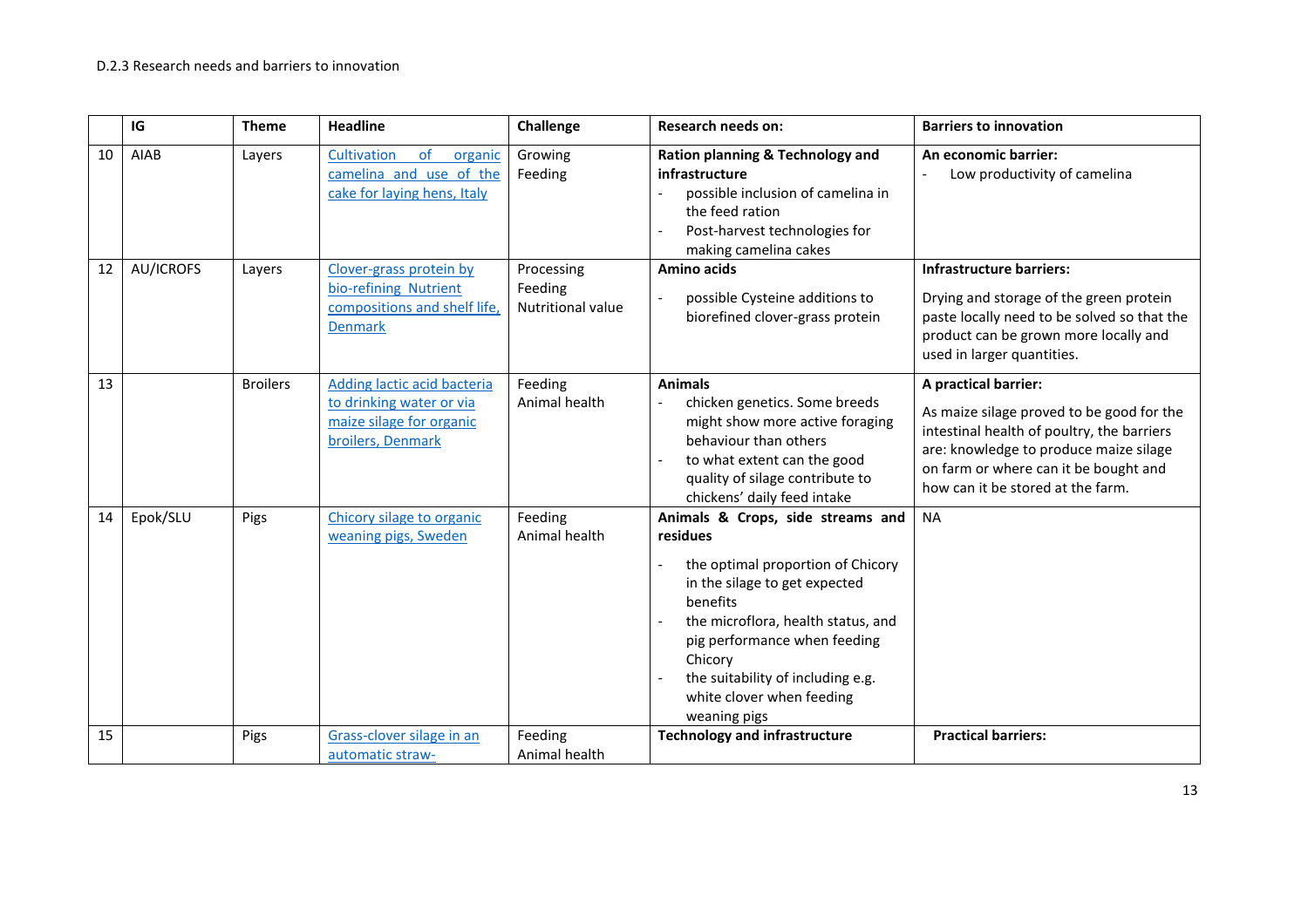|    | IG         | <b>Theme</b> | <b>Headline</b>                                                                             | Challenge                           | <b>Research needs on:</b>                                                                                                                                                                                                                                                                                                                                                                                                                                                     | <b>Barriers to innovation</b>                                                                                                                                                                                                                 |
|----|------------|--------------|---------------------------------------------------------------------------------------------|-------------------------------------|-------------------------------------------------------------------------------------------------------------------------------------------------------------------------------------------------------------------------------------------------------------------------------------------------------------------------------------------------------------------------------------------------------------------------------------------------------------------------------|-----------------------------------------------------------------------------------------------------------------------------------------------------------------------------------------------------------------------------------------------|
|    |            |              | distributor for pigs,<br>Sweden                                                             |                                     | to what extent can silage fed with<br>an automatic straw-distributor<br>replace parts of the commercial<br>feed<br>the optimal structure of silage<br>$\overline{a}$<br>suited for feeding with an<br>automatic straw-distributor                                                                                                                                                                                                                                             | An automatic straw distributor can be<br>used for feeding silage, however,<br>barriers like loading the silage to the<br>straw distributor and how to increase<br>the proportion of silage loaded on to the<br>distributor need to be solved. |
| 16 |            | Pigs         | Grass silage to finishers in<br>addition to liquid feeding,<br>Sweden                       | Feeding<br>Animal health            | Crops, side streams and residues<br>if small particles (silage, cop-corn)<br>$\frac{1}{2}$<br>add any nutritional value to the<br>feed                                                                                                                                                                                                                                                                                                                                        | <b>NA</b>                                                                                                                                                                                                                                     |
| 17 |            | Pigs         | <b>Establishing forage turnip</b><br>(Barkant Brassica Turnip)<br>to gestation sows, Sweden | Growing<br>Feeding<br>Animal health | Technology and infrastructure &<br>Crops, side streams and residues<br>appropriate technique and<br>$\mathbf{r}$<br>equipment for seeding turnips.<br>how the level of water in the soil<br>affect the establishment of the<br>turnips<br>the most suitable types of turnips<br>e.g. fodder turnip or fodder beet<br>to establish<br>the best feed proportions of<br>turnips gestating sows<br>the effects of turnips on sow body<br>condition, reproduction and<br>behaviour | <b>NA</b>                                                                                                                                                                                                                                     |
| 18 | Donau Soja | Pigs         | Nirs analysis for identifying<br>heat damages in soya bean                                  | Processing                          | Crops, side streams and residues,<br><b>Antinutritional factor (ANF) &amp;</b><br><b>Technology and infrastructure</b>                                                                                                                                                                                                                                                                                                                                                        | <b>Practical and infrastructural barriers:</b><br>Participants from Serbia and Moldova<br>indicate that a new barrier is the                                                                                                                  |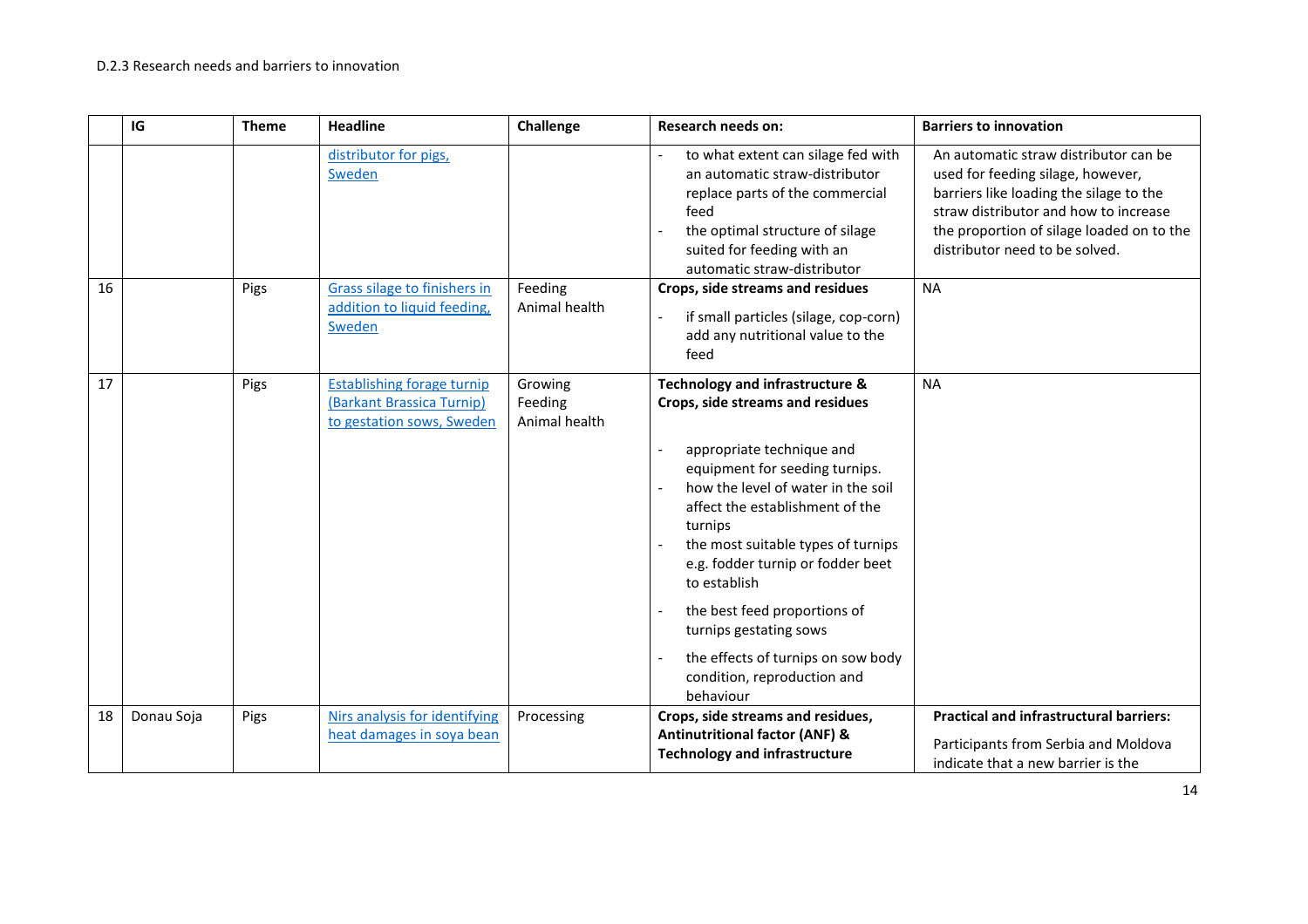| IG | <b>Theme</b> | <b>Headline</b>                           | Challenge | Research needs on:                                                                                                                                                                                                                                                                                                                                                                           | <b>Barriers to innovation</b>                                                                                                                                                                                                                                                                                                                                                                      |
|----|--------------|-------------------------------------------|-----------|----------------------------------------------------------------------------------------------------------------------------------------------------------------------------------------------------------------------------------------------------------------------------------------------------------------------------------------------------------------------------------------------|----------------------------------------------------------------------------------------------------------------------------------------------------------------------------------------------------------------------------------------------------------------------------------------------------------------------------------------------------------------------------------------------------|
|    |              | processing, Serbia + 4<br>other countries |           | How to improve the processing<br>performance of soya beans<br>the maximum acceptable TIA for<br>different livestock species<br>improving processing<br>performance including follow-up<br>activities. This is a complex task<br>and requires close collaboration<br>with the manufacturer of the<br>machine. Steps for improvement<br>are dependent on each processing<br>equipment/process. | availability of the appropriate NIR<br>testing infrastructure in their countries.<br>These participants also mention that<br>trust in this technology must be built up<br>in the community as the local<br>laboratories and their traditional<br>methods (wet chemistry) have provided<br>the common point of reference so far.<br>Turning the measurements into practice<br>is the third barrier. |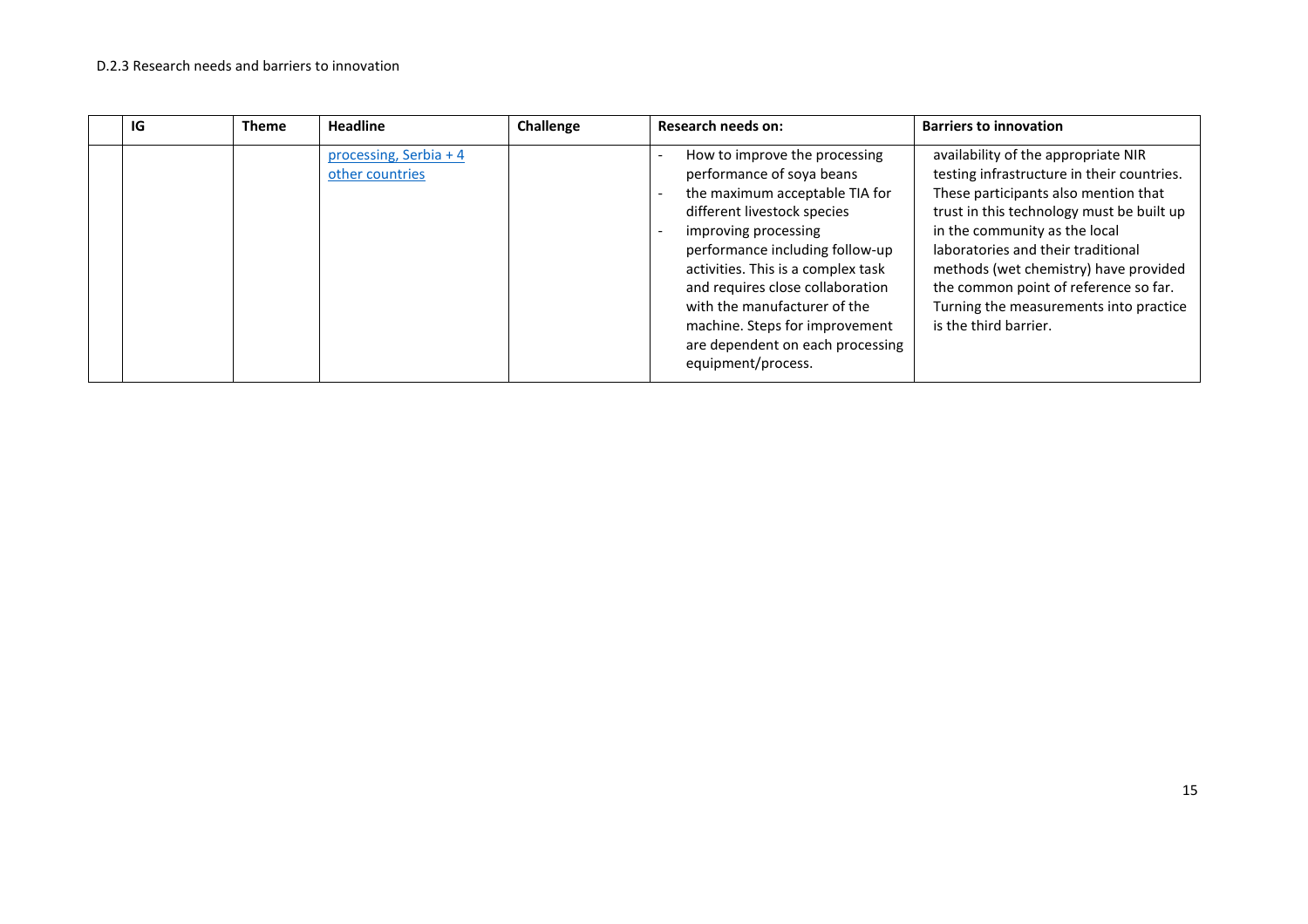# <span id="page-15-0"></span>**IV. Research needs and barriers to innovation: recommendations for a better targeted and shared research and innovation agenda.**

As mentioned in the previous chapters, research needs and barriers to innovation have been identified by compiling the information gathered from farmers, advisors, feed companies and researchers all engaged in different ways in the Horizon 2020 project OK-Net EcoFeed. The needs and barriers were identified at faceto-face meetings in Innovation Groups, by literature reviews, at Science Bazaars and during tool-tests in Innovation Groups. The aim was to identify and propose solutions to feeding monogastrics 100% regionally produced protein feed, and so shifting away from feeding mainly imported protein. This important change includes the entire production of pork, eggs and chicken from use of land, animal and plant breeds, feed processing, integration of foraging animals, new technologies, local infrastructures as well as legislation and consumers perception. It has also become clear that challenges and possibilities differ from region to region (e.g. the use of [brewers yeast silage as a feed,](https://www.youtube.com/watch?v=e7tRD3cTyp4) prerequisites a brewery nearby).

The Innovation Groups have demonstrated that the farmers and advisors are aware of specific difficulties and limitation, which has led to innovative discussions on knowledge needs and what to test. As an example, one Innovation Groups agreed about the importance to find and evaluate the practical solutions on how to feed silage. They were inspired by each other to find solutions that could enable better utilization of the silage both as a feed resource and enrichment, despite different farm conditions (e.g. feeding system, pig category etc.). However, it also became clear that some needs can be fulfilled with quick-fix results from one season or one farm experiments whereas others, e.g. experiments on breeds, foraging and land use, require several years before valid conclusions can be made. For this reason, longer lasting experiments, and multiannual schemes, which include scientific set up, scientific review procedures (studies for publication) and dissemination and research in relations to other fields of organic farming besides animals are pivotal. Nevertheless, longer-lasting experiments also have economical barriers, mainly due to limited funding opportunities.

Four main points appeared important when heading for a better targeted and shared research and innovation agenda:

- A holistic approach
- A stakeholder including approach
- Regionally based solutions
- Longer lasting experiments

In the following sub-chapters research needs are barriers of innovation identified over the course of OK-Net EcoFeed are deepened.

#### **IV.1 Research needs**

Research needs, identified throughout the OK-Net EcoFeed, are compiled into seven themes. It is important to be aware that needs and barriers can vary and be dependent on country, climate, conditions on farms, animal species, animal breeds, specific crop rotations, the age and size of the farm, current economic and market situation etc. However, the seven themes cover topics that are essential for most of the conditions, but the solutions can be different.

The following seven research themes are on top of the agenda when changing to feeding monogastrics 100% organic and regionally produced feed:

#### **1. Amino acids**

The main issue of changing to 100% organic and regionally produced feed is the availability of essential amino acids. For every single crop, the content, availability and digestibility of amino acids must be taken into account. Until now many crops are analysed, but a lot more analyses of crops are needed to be able to suggest nutritionally optimised diets based on 100% organic and regionally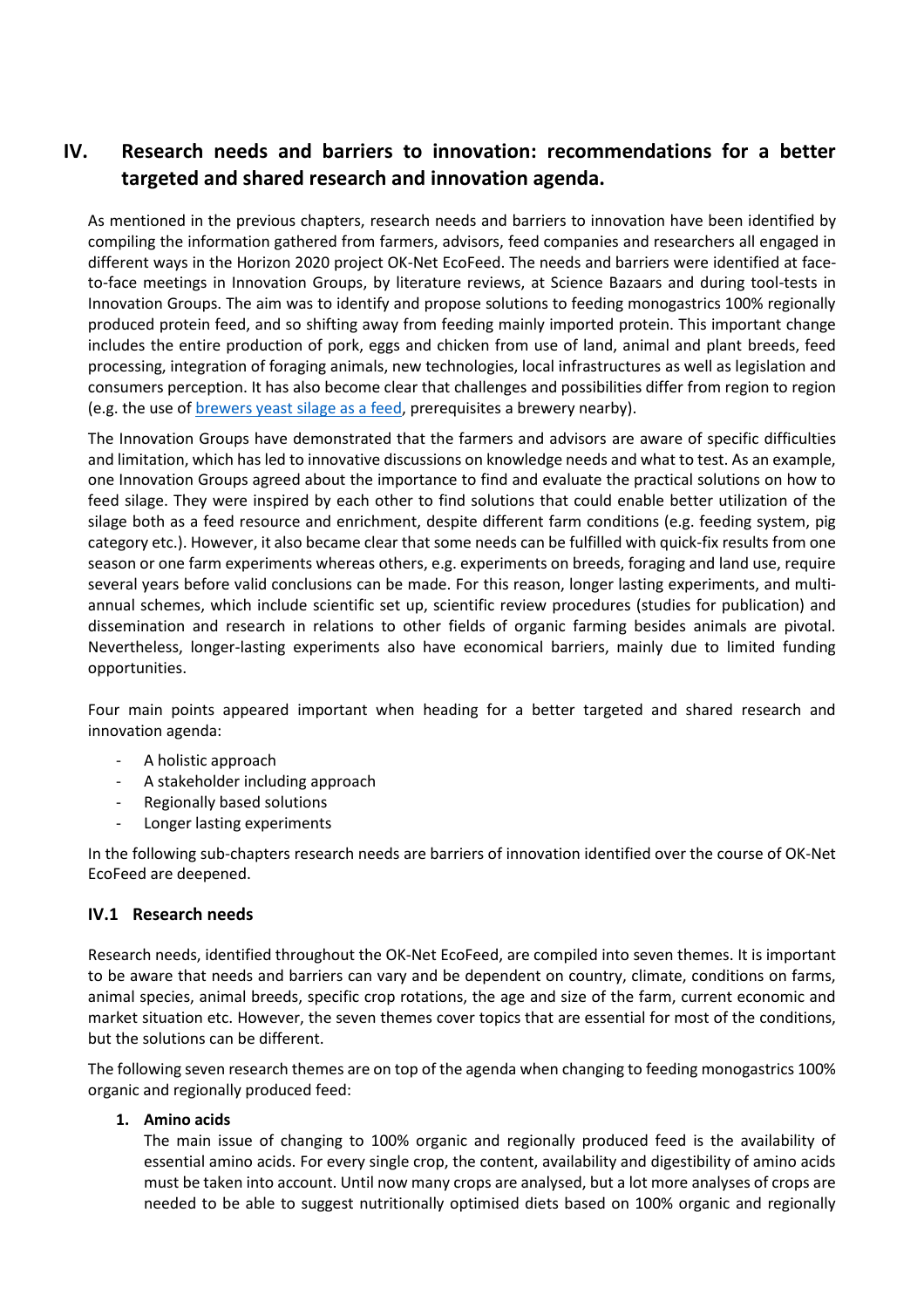produced feed. Further research is needed to analyse the content, availability and digestibility of amino acids in new feed ingredients.

#### **2. Animals**

Recommendations on nutritional requirements for farm animals are mostly based on indoor rearing. On the other hand, in organic production research is needed on nutritional requirements of animals reared under organic conditions, e.g. foraging and varying climate, animals at different life stages, and of alternative breeds, to feed the animals adequately and not excessively.

Within this context, further research is needed on breeds that are better suited to the organic production systems with longer lifetime and more foraging, like slow-growing breeds, dual-purpose breeds and breeds with more expressed natural foraging behaviour.

#### **3. Crops, side streams and residues**

Crops that are not commonly used for feeding and side streams and residues from different kinds of productions can be of interest when replacing soya e.g. nettles, chicory, camelina, residues from breweries and juice production. The nutritional content and the digestibility of the new feedstuffs are crucial and mostly unknown. Growing, harvesting, and processing new crops, side streams and residues demand new or customized techniques and technology. More products need to be biorefined to have better palatability and lower content of antinutritional factors.

Research is needed to estimate the nutritional value and digestibility of new feedstuffs and to propose the optimal mix of different crops and different mixtures for silage and research on animal health, welfare and performance when fed new feedstuffs are needed.

OK\_Net Ecofeed has identified the need of further research to improve the quality of existing feed sources through plant breeding. For example, new rapeseed breeds could be a solution for cysteine production in regions where rape can be cultivated.

#### **4. New protein sources for monogastric animals**

The review paper "The Potential of Locally-Sourced European Protein Sources for Organic Monogastric Production: A Review of Forage Crop Extracts, Seaweed, Starfish, Mussel, and Insects", published on 20<sup>th</sup> February 2021 in **[Sustainability](https://www.mdpi.com/2071-1050/13/4/2303/pdf)** and produced within the OK-Net EcoFeed: states:

- For feeding **starfish** and **green protein**, more research on the extent to which it can be included in the diet for monogastrics in organic production are needed.
- Research to improve the quality, the environmental and economic sustainability of the processing of **mussel meal** and **green protein** is needed.
- If **insects** are to be used as a sustainable feed ingredient, more research on efficiency, emissions, and energy input concerning the type of diet that insects are reared on is needed.

#### **5. Antinutritional factor**

Antinutritional factors (ANF) are deleterious compounds present in the feed. ANFs interfere with the animal's ability to digest plant nutrients and it can also influence the palatability. There is a need to know the content of ANF in different feed sources. As more feed will be grown and processed at local farms, research on the development of on-farm analyses of ANF is needed. Furthermore, research on how to treat ANF (e.g.heating time and temperature necessary to treat trypsin inhibitors in e.g. faba beans is needed). Finally, the maximum acceptable trypsin-inhibitor activity TIA for different livestock species needs to be specified.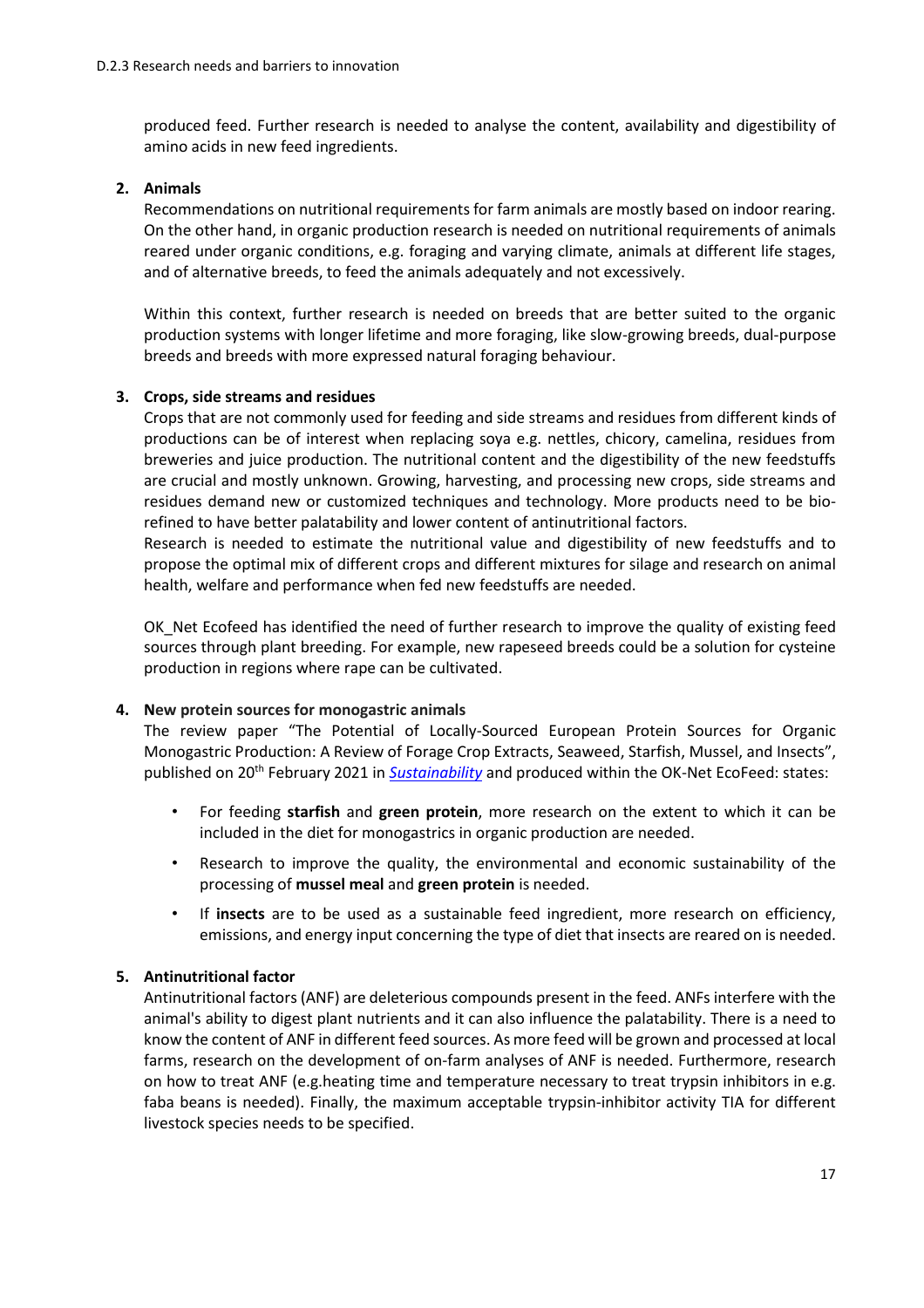### **6. Technology and infrastructure**

New technology, improved infrastructure and storing facilities are essential if feed is grown and processed on farms or locally. Hence, research is needed to:

- Develop small-scale on-farm equipment for post-harvest technologies to utilise the feed more efficiently e.g. making cakes, toasting, sprouting, drying and storing.
- Develop automatic distributors for silage or similar ingredients to ease the process of increasing the proportion of silage in the feed.
- Develop a technique for identifying heat damages in soya bean when processing is carried out locally.
- Furthermore, research is needed to develop appropriate technique and equipment for seeding of e.g. turnips.
- Research is needed to develop technology to analyse nutritional value locally.

## **7. Foraging and management**

The possible combinations of regionally grown feed, low-yielding breeds, different feeding and foraging strategies are infinite. Research to explore regional possibilities for combinations of breeds, feeding and foraging strategies and management is needed. Moreover, knowledge-sharing and development of decision support tools would help farmers to form and adopt new sustainable production systems in a holistic approach.

## **IV.2 Barriers to innovation**

Besides research needs, barriers to innovation are identified within OK-Net EcoFeed project when striving to implement innovative tools or management to feed monogastrics 100% organic and regionally". The barriers are described and grouped in five themes:

#### **1. Legislative, consumers and ethical barriers**

Some bottlenecks need to be discussed and if possible solved when new feedstuffs should be included in organic diets for monogastrics:

- Legislation may be a bottleneck for the use of insect meal in organic diets for monogastrics and possibly also for other resources not yet considered as feedstuffs e.g. nettles.
- Consumers perception of organically produced pork, eggs and chickens is essential. A huge task to inform consumers how the animals are raised and how they are fed is needed to explain the price of the organic pork, eggs and chickens.
- As consumers are moving towards more vegetarian food, legumes for monogastric might be perceived as a threat to vegetarians and vegans.
- In the bigger picture moving towards more climate-friendly and sustainable agriculture, the discussion on land use for feed, food or freedom from production needs to be addressed.2.

#### **2. Economical barriers**

The feeding cost will increase when changing to 100% organic and regionally produced feed. Decisions need to be made to adapt to increased cost e.g. which crop to grow, processing on-farm or buying processed feed. Maybe reduce waste as much as possible.

## **3. Structural and infrastructural barriers**

New feedstuffs might not work with the existing feeding system. The whole supply chain needs inspection and possible adjustments. Equipment e.g. toasting need to be available for purchase and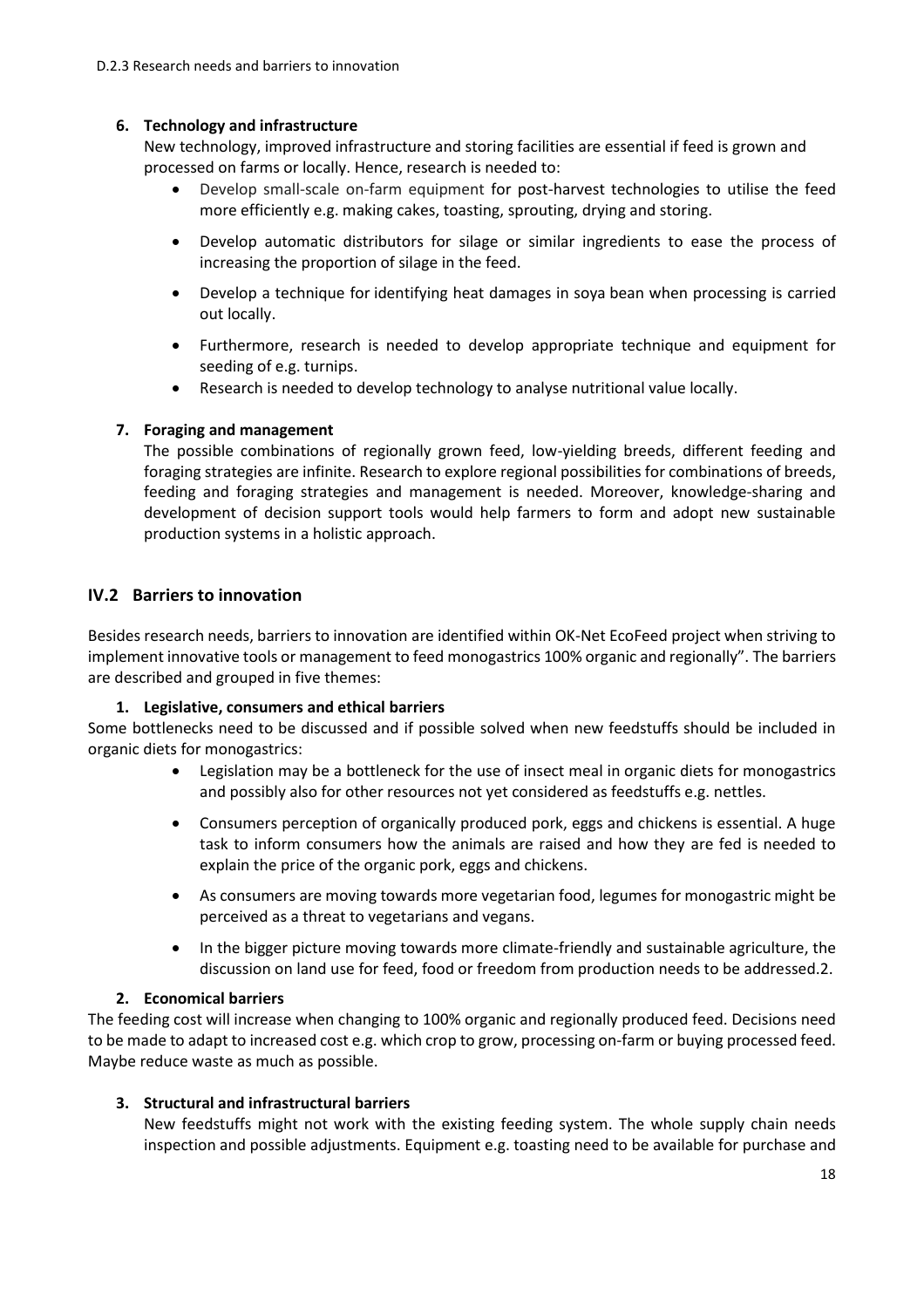space for storage to be considered. The share of local land between foraging and production of feed needs to be reconsidered.

#### **4. Practical barriers**

When feeding new feedstuffs the animals need to get acquainted with the feed and the farmers must learn how to handle the feed e.g. produce silage, process e.g. faba beans, feed silage automatically, test for contents in the feed, feeding grain without sewing weeds etc.

#### **5. Availability and cost of protein sources**

This theme could also have been placed on the top of the list since it is the core challenge of how to feed monogastrics 100% organic and regionally produced feed. The theme is placed together with barriers to innovation as one step is to investigate possibilities and solutions another step is to prioritise which solutions to choose. Therefore discussions on the following topics would be mitigating support to the change to 100% organic and regionally produced feed for monogastrics.

- How much organic protein can be produced in Europe?
- To which degree can new sources of protein substitute imported soya and will it be payable?

To be noticed that not all themes are equally relevant across the whole of Europe. There are problems and needs which exist only in certain regions. Therefore, besides a common European strategy, regional approaches are also needed: projects and solutions for regionally relevant topics should be developed in the respective regions only, in collaboration with stakeholders, rather than aiming for a general solution across Europe. Many smaller elements in growing and feeding 100% organic and locally produced protein are known, longer-lasting systemic experiments including the development of decision support tools would be a comprehensive next step in making it possible to develop sustainable production of pork, eggs and chickens.

As mentioned at the beginning of this chapter, participants within Innovation Groups inspired each other to find and test appropriate solutions, which means that farmers, industry-partners and farm-advisors are important participants together with researchers in a co-development process.

# <span id="page-18-0"></span>**V. Conclusion**

Over the course of the OK-Net EcoFeed project, research needs and barriers to innovation regarding feeding monogastrics 100% organic and regionally produced feed have been identified by farmers, advisors, feed companies and researchers. The change of feed is demanding and includes the entire production of pork, eggs and chicken from use of land to animal and plant breeds, processing of the feed, integration of foraging animals, new technologies, local infrastructures and not the least legislation and consumers perception. The goal of feeding 100% organic and regionally can be achieved with the support from more knowledge. Some research needs can be fulfilled with quick-fix results from one season or one farm experiments whereas others, e.g. experiments on breeds, foraging and land use, require several years before valid conclusions can be made. In conclusion, much has been achieved in the goal of 100% use of organic and regional feed in pig and poultry but much more can still be done. The research needs, barriers to innovation and the recommendations proposed by the OK-Net EcoFeed project and compiled in this report will further support the European research and multi actor projects in relations to organic animal farming and beyond.